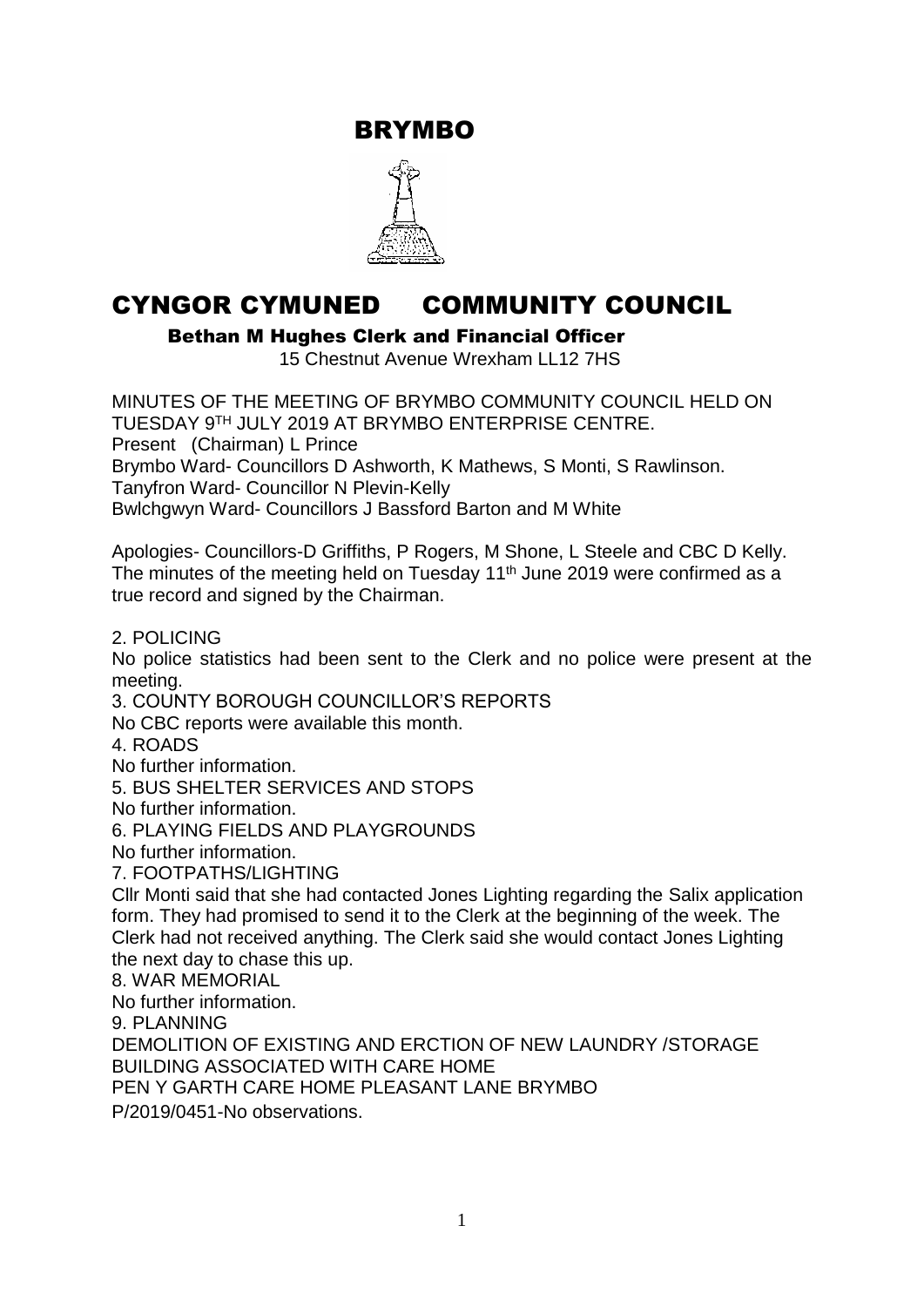ERECTION OF 2.5 STOREY DWELLING AND NEW ACCESS FROM QUEENS ROAD

LAND OFF QUEENS ROAD BRYMBO P/2019/0090-. No observations

APPEAL DECISIONAPP/H655/A/19/3221887 LAND ADJACENT TO GRAIG WEN FARM OFF BRYMBO ROAD BWLCHGWYN Appeal allowed and permission granted.

10. BVH

The Clerk read out an e-mail from Bwlchgwyn residents Assoc. It referred to BCC holding too much money which needed spending. BRA were insisting that BCC get Fields in trust to give permission in writing for the MUGA to be built on the land given the ongoing issues around ownership. The Clerk told members that she had written back to Rhian Marsh explaining that BCC did not hold too much money and that finances had been set aside on a yearly basis to pay for a project in Bwlchgwyn. She explained that BCC were discussing projects over the next few months and consultations would be made with residents of Bwlchgwyn and not just BRA as BCC represented the whole of the village not one group. The Clerk gave copies of the MUGA tenders from Tanyfron to Councillor Bassford-Barton as a guide for the project. Members agreed to put the item on the Agenda for the next meeting. She also explained that the project that would be identified would be managed completely by BCC. The Clerk told members that she had received copies of documentation from WCBC regarding licenses held and copies of agreements. She had forwarded them all to the solicitors who had confirmed receipt of them.

## 11. QUARTERLY ACCOUNTS

The Clerk circulated copies of all income and expenditure for the last quarter. The Chairman and Clerk signed the bank reconciliation.

## 12. DONATIONS

A request had been made by Bwlchgwyn Residents Assoc. for BCC to help towards the funding of a traffic survey and report commissioned to aid against the appeal for the building of a traveller site on land in Bwlchgwyn. The organisation had been informed that BCC had made a donation to help towards the cost of a barrister in a similar situation in Brymbo. Members said that the circumstances were different as BRA were requesting funds to pay towards the costs of residents appealing against a planning application. In Brymbo' case the funding was for a barrister who would be representing residents on objections to the Deposit Wrexham Local Development Plan.

A donation request had also been made from BRAG (Brymbo Residents Action Group). They were requesting a contribution towards the cost of carrying out surveys of the site to present to the planning inspector. Cllr Prince proposed and Cllr Ashworth seconded that members suspend any decision on both of these applications until both CBC's were present and would be able to make recommendations. A vote was taken. All were in favour. Both applications would be placed on the Agenda for the September meeting.

A donation request had been made by Bwlchgwyn playgroup for £750.00 to purchase a play frame. However as they had no bank account she had told them that it could not be considered. The organisation had contacted her to say they were